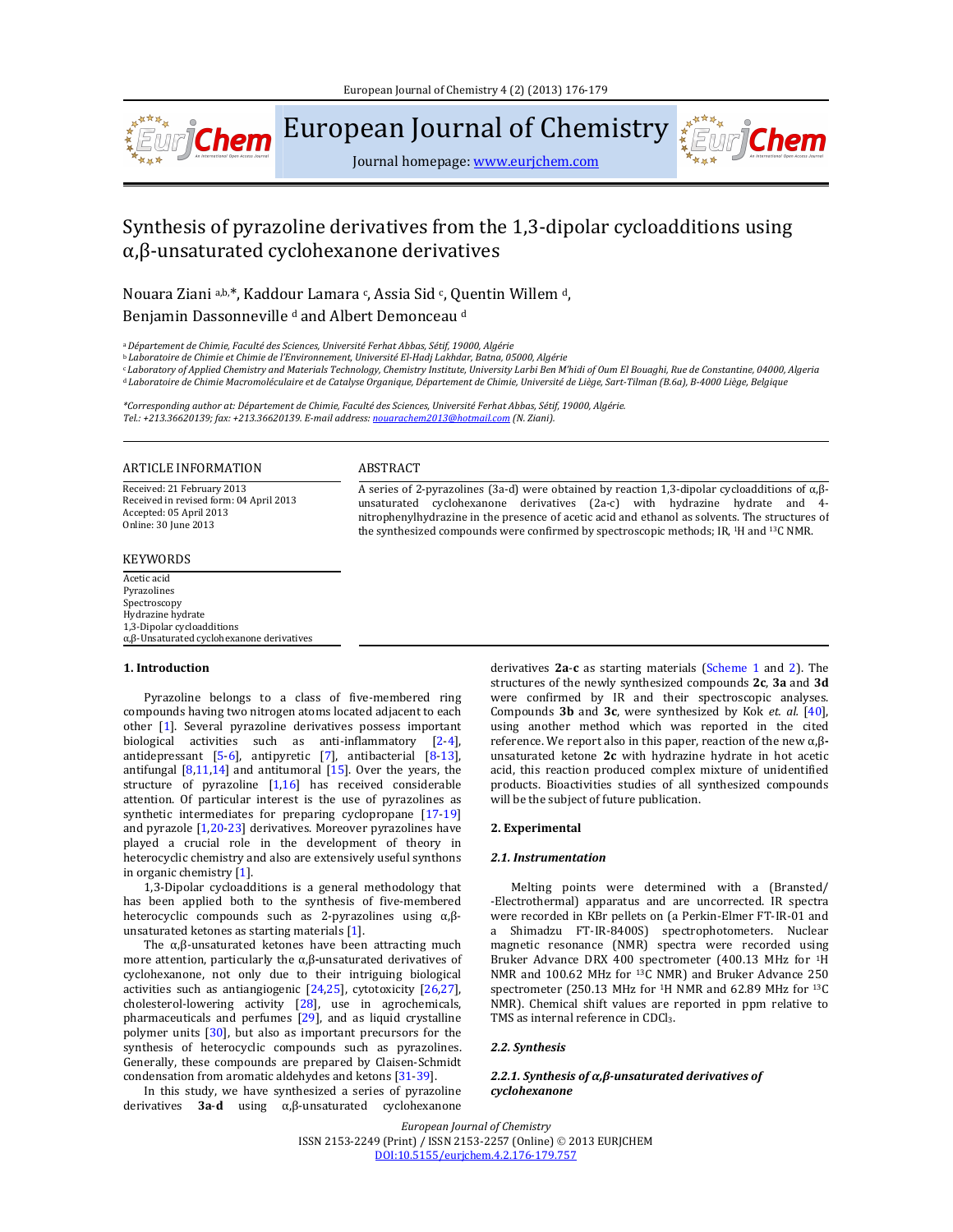



A mixture of the aromatic aldehyde (20 mmol, 2 eq.) and cyclohexanone  $(10 \text{ mmol}, 1 \text{ eq.})$  were dissolved in  $15 \text{ mL of}$ ethanol in a simple necked round bottomed flask and stirred for several minutes at  $0 °C$  (ice bath). Into this solution, 10 mL of a 40% NaOH solution in water was then added drop wise over several minutes. The mixture is then allowed to stir at room temperature for approximately 4 h. The yellow solid obtained was filtered and washed with cold water and dried. The product, so-obtained, was crystallized with ethanol to give the desired compounds in good yields (Scheme 1).

*2,6‐Dibenzylidenecyclohexanone* (**2a**): Color: Yellow crystals. Yield: 90% yield. M.p.: 118-119 °C (117-118 °C [41]). <sup>1</sup>H NMR (400.13 MHz, CDCl<sub>3</sub>, δ, ppm): 1.66-1.83 (m, 2H, CH<sub>2</sub>), 2.89-2.95 (m, 4H, 2 CH<sub>2</sub>), 7.24-7.48 (m, 10H, Ar-H), 7.80 (s, 2H, 2 CH=C). <sup>13</sup>C NMR (100.6 MHz, CDCl<sub>3</sub>, δ, ppm): 22.8 (CH<sub>2</sub>), 28.3 (2 CH<sub>2</sub>), 128.2 (4 CH of Ar-H), 128.4 (2 Ar-H), 130.2 (4 CH of Ar-H), 135.8 (2 CH), 135.9 (2 C-Ar), 136.7 (2 C=C), 190.0 (C=O).

*2,6‐Bis(4‐fluorobenzylidene)cyclohexanone* (**2b**): Color: Yellow crystals. Yield: 86%. M.p.: 155-156 °C (156-158 °C [37]). <sup>1</sup>H NMR (400.13 MHz, CDCl<sub>3</sub>, δ, ppm): 2.75-1.82 (m, 2H, CH<sub>2</sub>), 2.86-2.89 (m, 4H, 2 CH<sub>2</sub>), 7.05-7.11 (m, 4H, Ar-H), 7.42-7.46 (m, 4H, Ar-H), 7.74 (s, 2H, 2 CH=C). <sup>13</sup>C NMR (100.6 MHz, CDCl<sub>3</sub>, δ, ppm): 22.9 (CH<sub>2</sub>), 28.3 (2 CH<sub>2</sub>), 115.5 (d, *J* = 22.1 Hz, 4 CH of Ar-H), 132.0 (d, *J* = 4.0 Hz, 2 Ar-C), 132.3 (d, *J* = 9.0 Hz, 4 CH of Ar-H), 135.7 (d, *J* = 2.0 Hz, 2 CH), 135.8 (2 C=C), 189.9 (C=O).

*2,6‐Bis(4‐(methylthio)benzylidene)cyclohexanone* (**2c**)*.* Color: Yellow powder. Yield: 87%. M.p.: 184-185 °C. IR (KBr, ν, cm<sup>-1</sup>): 2922 (C-H), 1658 (C=O), 1599 (C=C). <sup>1</sup>H NMR (400.13 MHz, CD<sub>2</sub>Cl<sub>2</sub>, δ, ppm): 1.77-1.83 (m, 2H, CH<sub>2</sub>), 2.51 (s, 6H, 2 S-CH<sub>3</sub>), 2.91-2.94 (m, 4H, 2 CH<sub>2</sub>), 7.27 (d,  $J = 8.0$  Hz, 4H, Ar H), 7.43 (d, *J* = 8.0 Hz, 4 H, Ar H), 7.69 (s, 2H, 2 CH=C). <sup>13</sup>C NMR (100.6 MHz, CDCl3, δ, ppm): 14.6 (2 CH3), 22.5 (CH2), 28.1 (2 CH<sub>2</sub>), 125.1 (4 CH of Ar H), 130.4 (4 CH of Ar-H), 132.1 (2 Ar-C), 135.3 (2 CH), 135.4 (2 C=C), 139.6 (2 Ar-C), 189.0 (C=O).

#### *2.2.2. Synthesis of pyrazolines*

Compound 2a (3 mmol) was treated with 4nitrophenylhydrazine (3 mmol) in ethanol (15 mL). The mixture was refluxed for 12 h. A precipitation of a yellow powder 3a was separated by filtration, and crystallized from ethanol. Compounds **3b** and **3d** were prepared from compound **2b** and **2c** (1.5 mmol), respectively, and hydrazine hydrate (1.5) mmol) in ethanol (12 mL) using the same procedure given for compound **3a**. The products **3b** and **3d** were obtained as yellow and white crystals respectively. Pyrazoline 3c, a white powder, was prepared from compound 2b (3 mmol) and hydrazine hydrate (3 mmol) using the same procedure given for compound **3a** but with acid acetic as solvent (Scheme 2).

*7‐Benzylidene‐2‐(4‐nitrophenyl)‐3‐phenyl‐3,3a,4,5,6,7‐hexa hydro‐2H‐indazole* (**3a**): Color: Yellow crystals. Yield: 92%. M.p.: 182 °C. IR (KBr, ν, cm<sup>-1</sup>): 2949 (C-H), 1595 (C=N), 1500 (C=C), 1560 (N-O), 1382 (N-O), 1045 (C-N). <sup>1</sup>H NMR (250.13 MHz, CDCl<sub>3</sub>, δ, ppm): 1.45-1.55 (m, 1H, C-H), 1.72-1.77 (m, 1H, C-H), 1.95‐2.00 (m, 1H, C‐H), 2.25 (m, 1H, C‐H), 2.45 (m, 1H, C‐H), 3.05-3.10 (m, 2H,CH), 4.75 (d, *J* = 10.5 Hz, 1H, N-CH), 7.01 (d, *J* = 9.25 Hz, 2H, ArH), 7.30-7.41 (m, 11H, Ar + =CH). 8.02 (d, *J* = 9.25 Hz, 2H, ArH). <sup>13</sup>C NMR (62.9 MHz, CDCl<sub>3</sub>, δ, ppm): 24.2  $(CH<sub>2</sub>)$ , 28.9 (CH<sub>2</sub>), 29.6 (CH<sub>2</sub>), 57.9 (CH), 72.2 (CH), 113.1 (2 CH) of Ar-H), 125.4 (2 CH of Ar-H), 125.6 (2 CH of Ar-H), 127.4 (CH of Ar-H), 127.9 (CH of Ar-H), 128.0 (CH=C), 128.3 (2 CH of Ar-H), 129.5 (2 CH of Ar-H), 129.6 (2 CH of Ar-H), 130.1 (Ar-C), 136.2 (C=C), 139.5 (Ar-C), 140.8 (Ar-C), 150.3 (Ar-C), 156.6  $(C=N)$ .

*7‐(4‐Fluorobenzylidene)‐3‐(4‐fluorophenyl)‐3,3a,4,5,6,7‐ hexahydro*-2H- *indazole* [40] (3b): Color: Pale yellow powder. Yield: 70%. M.p.: 179-181 °C. <sup>1</sup>H NMR (400.13 MHz, CDCl<sub>3</sub>, δ, ppm): 1.36-1.58 (m, 2H, CH), 1.91-2.06 (m, 2H, CH), 2.40-2.33 (m, 1H, CH), 2.70‐2.98 (m, 2H, CH), 4.48 (d, *J*= 12.0 Hz, CH), 7.01-7.47 (m, 10H, 8 Ar-H+ CH=C + N-H).

*1‐(7‐(4‐fluorobenzylidene)‐3‐(4‐fluorophenyl)‐3,3a,4,5,6,7‐ hexahydro‐2H‐indazol‐2‐yl) ethanone* [40] (**3c**): Color: White powder. Yield: 91%. <sup>1</sup>Η NMR (400.13 MHz, CDCl<sub>3</sub>, δ, ppm): 1.48-1.51 (m, 1H, CH), 1.68-1.72 (m, 1H, CH), 1.94-2.20 (m, 2H, CH), 2.38 (s, 3H, CH<sub>3</sub>), 2.38-2.43 (m, 1H, CH), 2.95-3.04 (m, 2H, 2 CH), 4.92 (d, *J*= 8.0 Hz, 1H, CH), 7.03-7.36 (m, 9H, 8 Ar-H + CH=C)**.**

*7‐(4‐(Methylthio)benzylidene)‐3‐(4‐(methylthio)phenyl)‐3, 3a,4,5,6,7‐hexahydro‐2H‐indazole* (**3d**): Color: White crystals. Yield: 85%. M.p.: 150 °C. <sup>1</sup>H NMR (400.13 MHz, CDCl<sub>3</sub>, δ, ppm ): 1.47-1.54 (m, 2H, C-H), 1.93-2.06 (m, 2H, C-H), 2.43 (m, 1H, C-H), 2.52 (s, 6H, 2 S-CH<sub>3</sub>), 2.79 (m, 1H, C-H), 3.02 (m, 1H, C-H), 4.48 (d, *J* = 8.0 Hz, 1H, N-CH), 5.95 (s, 1H, CH=C), 7.18 (s, 1H, N-H) 7.24 -7.44 (m, 8H, ArH). <sup>13</sup>C NMR (100.6 MHz, CDCl<sub>3</sub>, δ, ppm ): 15.6 (S-CH<sub>3</sub>), 15.9 (S-CH<sub>3</sub>), 24.4 (CH<sub>2</sub>), 28.4 (CH<sub>2</sub>), 28.6 (CH<sub>2</sub>), 53.7 (CH), 72.8 (CH), 126.0 (2 CH of Ar-H), 126.8 (2 CH of Ar-H), 127.6 (2 CH of Ar-H), 127.7 (Ar-C),130.1 (2 CH of Ar-H), 130.6 (CH=C), 133.5 (C=C), 137.2 (Ar-C), 137.5 (Ar-C), 137.8 (Ar-C), 156.7 (C=N). 

## **3. Results and discussion**

The α,β‐unsaturated cyclohexanone derivatives, **2a**‐**c**, (Scheme 1) were obtained by condensation of cyclohexanone with substituted benzaldehydes, 1a-c, with excellent yields due to the stability of  $\alpha$ , $\beta$ -unsaturated cyclohexanone derivatives [41]. Compounds  $2a$  [42] and  $2b$  [37] were identified by comparing their <sup>1</sup>H and<sup>13</sup>C NMR spectral data with those reported in the cited references. But the new compound 2c was elucidated by IR, <sup>1</sup>H NMR and <sup>13</sup>C NMR. In the IR spectrum, a strong band around  $1658$  cm<sup>-1</sup> indicates the presence of conjugated carbonyl and a band at 1599  $cm<sup>-1</sup>$  for (C=C) group. In the  $1H$  NMR spectra, the olefinic protons gave a singlet signal at (7.69 ppm).  $^{13}$ C NMR chemical shifts of the C=O group have been assigned at (189.0 ppm). Pyrazoline **3a** was synthesized by reaction of compound 2a with 4-nitrophenylhydrazine in the presence of glacial acetic acid in low yield (34%). When the reaction was repeated using ethanol as solvent rather glacial acetic acid, compound **3a** was obtained in high yield (92%) (Scheme 2). Pyrazolines 3b and 3d were obtained by reaction of compounds 2b and 2c respectively with hydrazine hydrate in ethanol using the same procedure given for compound 3a [43].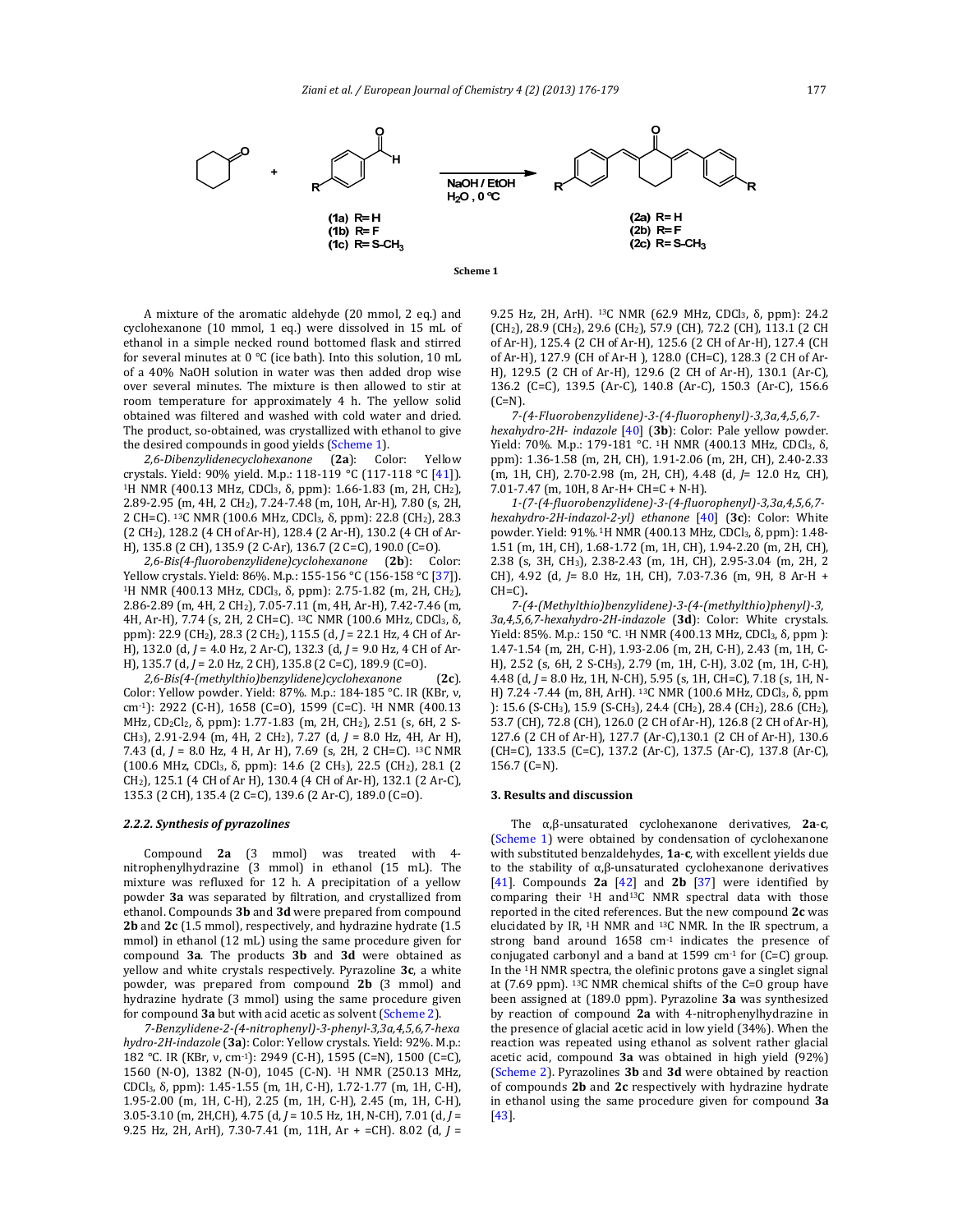

**Scheme 2**

Compound 2b was allowed to react with hydrazine hydrate in hot acetic acid to afford pyrazoline derivative **3c** with good yields. Analogous synthesis using compound 2c with hydrazine hydrate in the presence of glacial acetic acid could not be achieved, formation of a complex mixture of unidentified products was observed. Pyrazolines **3b** and **3c** were synthesized by Kok et al. [40], using another method which was reported in the cited reference. For the synthesis of compound 7‐(4‐fluorobenzylidene)‐3‐(4‐fluorophenyl)‐3,3a,4,5,6,7‐hexa hydro-2H-indazole (3b), we have used Claisen-Schmidt condensation [31-39] (Yield: 70%), without catalyst. But Kok et al. have used few drops of acetic acid as catalyst (Yield: 72%). For the synthesis of compound 1-(7-(4-fluorobenzylidene)-3-(4‐fluorophenyl)‐3,3a,4,5,6,7‐hexahydro‐2H‐indazol‐2‐yl) ethanone (3c), Kok *et al.* was used a method [40] which contains two steps: Step 1, preparation of 7-(4-fluoro benzylidene)‐3‐(4‐fluorophenyl)‐3,3a,4,5,6,7‐hexahydro‐2*H*‐ indazole (3b); Step 2, Alkylation of compound 3b, using pyridine as a solvent, and benzoyl chloride as reagent. As against we have synthesized compound (3c) in a single step by the classical 1,3-dipolar cycloadditions [1] using the compound, 6‐*bis*(4‐fluoro benzylidene)cyclohexanone (**2b**) as substrate, and ethanol as solvent. Compounds 3a and 3d were two new pyrazolines characterized by melting points, IR,  $1H$  and  $13C$ NMR spectra. The IR spectra showed a strong band for the (C=N) group at 1595 cm<sup>-1</sup> and a band at  $1500$  cm<sup>-1</sup> for C=C group. In the spectra <sup>1</sup>H NMR, the olefinic protons gave a singlet signal at  $(5.95-7.41$  ppm). <sup>13</sup>C NMR chemical shifts of the  $(C=N)$ group have been assigned at  $(156.6-156.7$  ppm).

# **4. Conclusion**

In conclusion, we have synthesized a series of 2pyrazolines **3a**‐**d** by 1,3‐dipolar cycloadditions using α,β‐ unsaturated cyclohexanone derivatives as starting materials. Pyrazolines **3a** and **3c** are very stable compounds, a property which may render them especially useful substances in drug research. Compounds **3b** and **3d** would be useful as synthetic precursors for preparing various pyrazoline derivatives due to the presence of reactive group (N-H). Bioactivities studies of all synthesized compounds will be reported elsewhere in near future. 

### *Acknowledgements*

We gratefully acknowledge Professor Mustafa Bouhenguel director of the Laboratory of Applied Chemistry and Materials Technology of the University of Oum El Bouaghi for his support of this work. We also thank Professor Paul Mosset for bibliographical search.

#### **References**

- [1]. Behr, L. C.; Fusco, F.; Jarboe, C. H. In Pyrazoles, Pyrazolines, Pyrazolidines, Indazoles and Condensed Rings, Wiley, R. H. Ed. The Chemistry of Heterocyclic compounds; Wiley-Interscience: New York, NY 1967
- [2]. Bansal, E.; Srivastava, V. K.; Kumar, A. *Eur. J. Med. Chem.* **2001**, 36, 81-92.
- [3]. Kumar, A.; A.; Archana; Sharma, S.; Malik, N.; Sharma, P.; Kaushik, K.; Saxena, K. K.; Srivastava, V. K.; Verma, R. S.; Sharma, H.; Gupta, S. C.; Gupta, V.; Agarwal, R. C. *Indian J. Chem. B* **2004**, *43*, 1532‐1536.